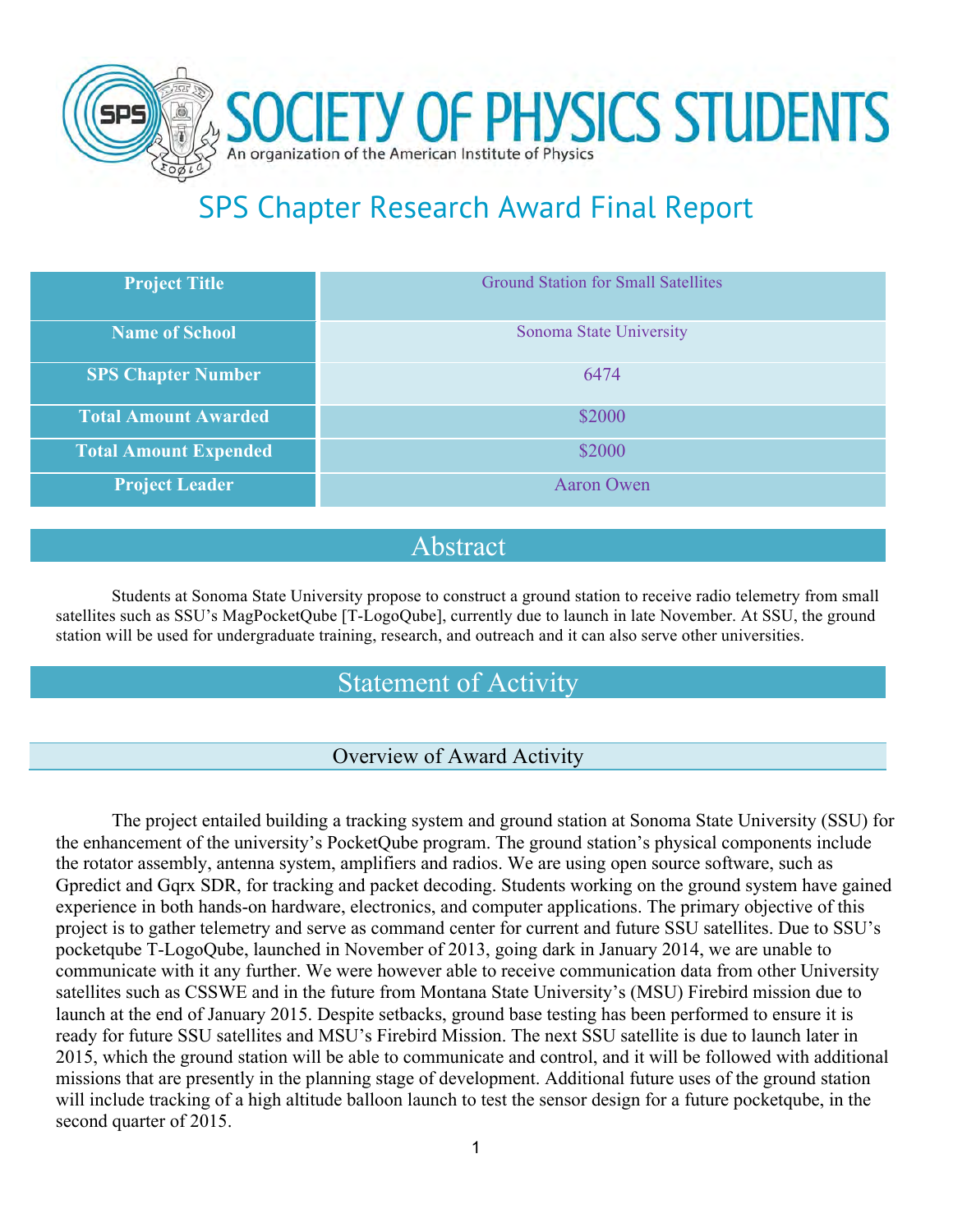

The project has changed significantly from the original design and execution while maintaining the initial goals. The primary motivation for the changes has been due to logistics on the final location of the ground station hardware, in particular the antenna assemblies. Due to safety concerns and access restrictions the ground station hardware could not be located at the initial location on the roof of Darwin Hall. During the process of evaluating and working out the logistics of a new site for the installation, we assembled the basic configuration from the original plan and temporarily installed this system near the SSU Observatory. We were then able to track and take data from CubeSats and met our primary goal of the project. We then secured additional funding via the Physics and Astronomy Department to complete the final installation.

The site location of the Student Center and the logistics to access to the site were finalized in October 2014. The system had to be constructed so that all the radio and computer equipment were located close to the antenna assembly. This change required weatherproof housing for the radio and computer equipment as well as upgrading some of the hardware to industrial grade equipment to handle the harsher environment. We also had to come up with a solution for mounting the antenna mast and the housing for the hardware on the roof of the Student Center without damaging the roof or attaching directly to it. This required the use of a non-penetrating mount and pads to protect the roof. We also fashioned special brackets to attach the weatherproof housing for the hardware to the mast mount. The final installation has yet to be completed, we have been testing the new hardware and have installed the mount and weatherproof box on the roof. The temporary installation has been dismantled and removed from the SSU Observatory so it can be reassembled in the lab to test with the new hardware.

Including the original students who worked on the proposal and the midterm report as well as the students working on the project implementation are almost all members of our local chapter and eight of them are SPS national members. Aaron Owen (SPS National), with the assistance of Aman Gill (SPS National), Alyssa Afa'ese (Engineering) and a summer intern from Santa Rosa Junior College completed the installation, testing and operations of the temporary ground station at the SSU observatory. Aaron Owen with the assistance of Michael Schwartz (SPS), Tyler Whitmarsh (SPS) and Nicola Peyko (SPS National) are working on the implementation of the final design for the project at the Student Center.

#### Description of Research - Methods, Design, and Procedures

The original design for the ground station is comprised of a rotator and a rotator controller that interfaces to a computer. Attached to the rotator is a Yagi antenna with a pre-amp. The signal is fed into a RFdaughterboard, which takes the 437 MHz signal and feeds it into a B100 receiver. A second wider-beam Yagi antenna is used to transmit and is also attached to the boom on the rotator. The transmitter is a RFM22B, the same transceiver as the satellite and is attached to a 50W amplifier. This enables us to communicate and command the satellite during each pass over head.

Below is a list of key components for the temporary site setup:

- Yaesu G-5500 AZ-EL Combo Rotator with the RS232 computer interface option for tracking
- Computer running Linux and Gpredict for satellite tracking and interface with the Rotator.
- Ettus Research USRP B100 radio with HDSDR (High Definition Software Defined Radio)
- Computer with HDSDR (High Definition Software Defined Radio) as well as the proprietary Jlogo and µlogo software to do waterfall plots and decoding packets.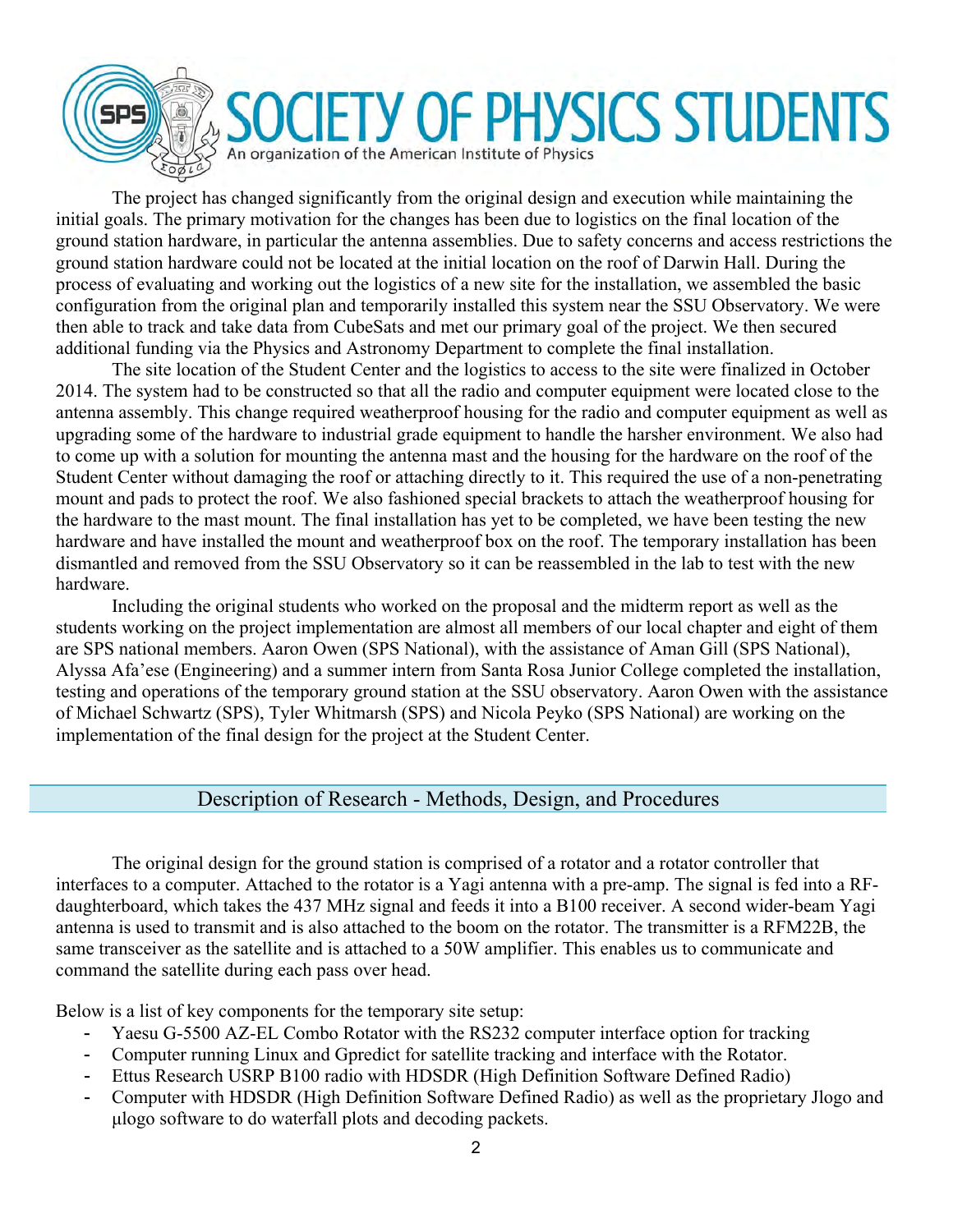

- Custom hardware with the RFM22B, which operates with jLogo and µLogo for decoding packets and commanding our satellites.
- Advanced Receiver Research Pre-amp MSP432VDG-160 on each antenna
- An A430-11S (430-440MHZ, YAGI, 11ELE, 13.2DBI) Antenna and a smaller yagi.
- 12v Power Supplies
- LMR400 low loss cable.

With the temporary site we were able to track other CubeSats and verified successful tracking via waterfall plots of the beacon packets. We were unable to verify commanding the CubeSats because our satellite had gone dark.

With the final location, much of the functional design is the same, but due to the logistics and environment of the installation there were some significant additions to the design. In addition we decided to change the receiving antenna from the original A719B (430-450 MHZ, YAGI, 19 ELE, 15.5 DBI) to the M2 436CP42UG (430-438MHZ, Yagi, 70 cm, 42 el., Circular Polar., Satellite, 18.9 dBic). This decision was based on performance specs between the antennas allowing us to have circular polarization with a single antenna versus using two of the A719Bs. We had to use computer and power equipment that would operate in a harsher environments since the installation required all the hardware to be locate on the roof.

Below is a list of the key components for the permanent site setup:

- Yaesu G-5500 AZ-EL Combo Rotator with the RS232 computer interface option for tracking
- An industrial grade computer running Linux and Gpredict for sat tracking and interface with the Rotator as well as Gqrx SDR (GNU Software Defined Radio) and the proprietary jLogo and µlogo software to do waterfall plots and decoding packets.
- Industrial UPS
- Network remote controlled power strip
- Ettus Research USRP B100 radio with HDSDR (High Definition Software Defined Radio)
- Computer with for remote command access to the ground station computer and data analysis.
- Custom hardware with the RFM22B, which operates with jLogo and µlogo for decoding packets and commanding our satellitess.
- Advanced Receiver Research Pre-amp MSP432VDG-160 on each antenna
- An A430-11S (430-440MHZ, YAGI, 11ELE, 13.2DBI) Antenna
- M2 436CP42UG (430-438MHZ, Yagi, 70 cm, 42 el., Circular Polar., Satellite, 18.9 dBic)
- 12v Power Supplies
- LMR400 low loss cable.
- NEMA Enclosure
- Non-Penetrating Roof Mount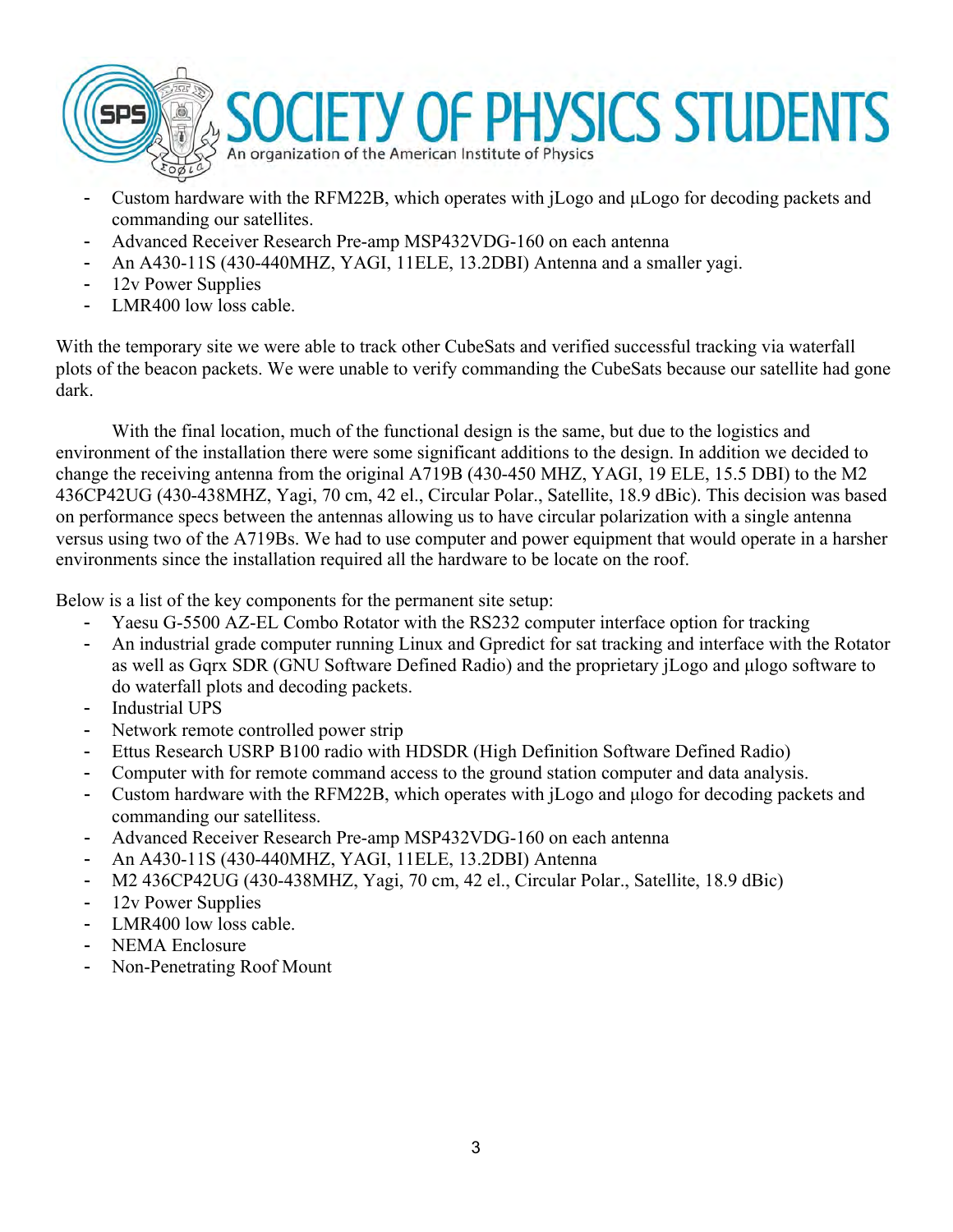

# **ETY OF PHYSICS STUDENTS** An organization of the American Institute of Physics

#### Discussion of Results

Even though the project has had several delays we were able to evolve the project, enabling us to obtain significant results with the temporary installation at the SSU Observatory. We successfully located, tracked and obtained waterfall plots of other CubeSats. We were unable to confirm in orbit command of T-LogoQube via the SSU ground station, but we are able to do ground simulations. We have had other successes through involving other SPS students, training them as the next group to take over operations. Through this project we have developed a new collegiate connection with MSU and have become advisers to other universities interested in building their own ground stations.

#### Dissemination of Results

Currently results have only been disseminated via email internally. We however have been providing advising to other universities and colleges building their own ground stations. We are in communications with UCSD (University of California at San Diego) and Santa Rosa JC (Junior College) on design recommendations and our results.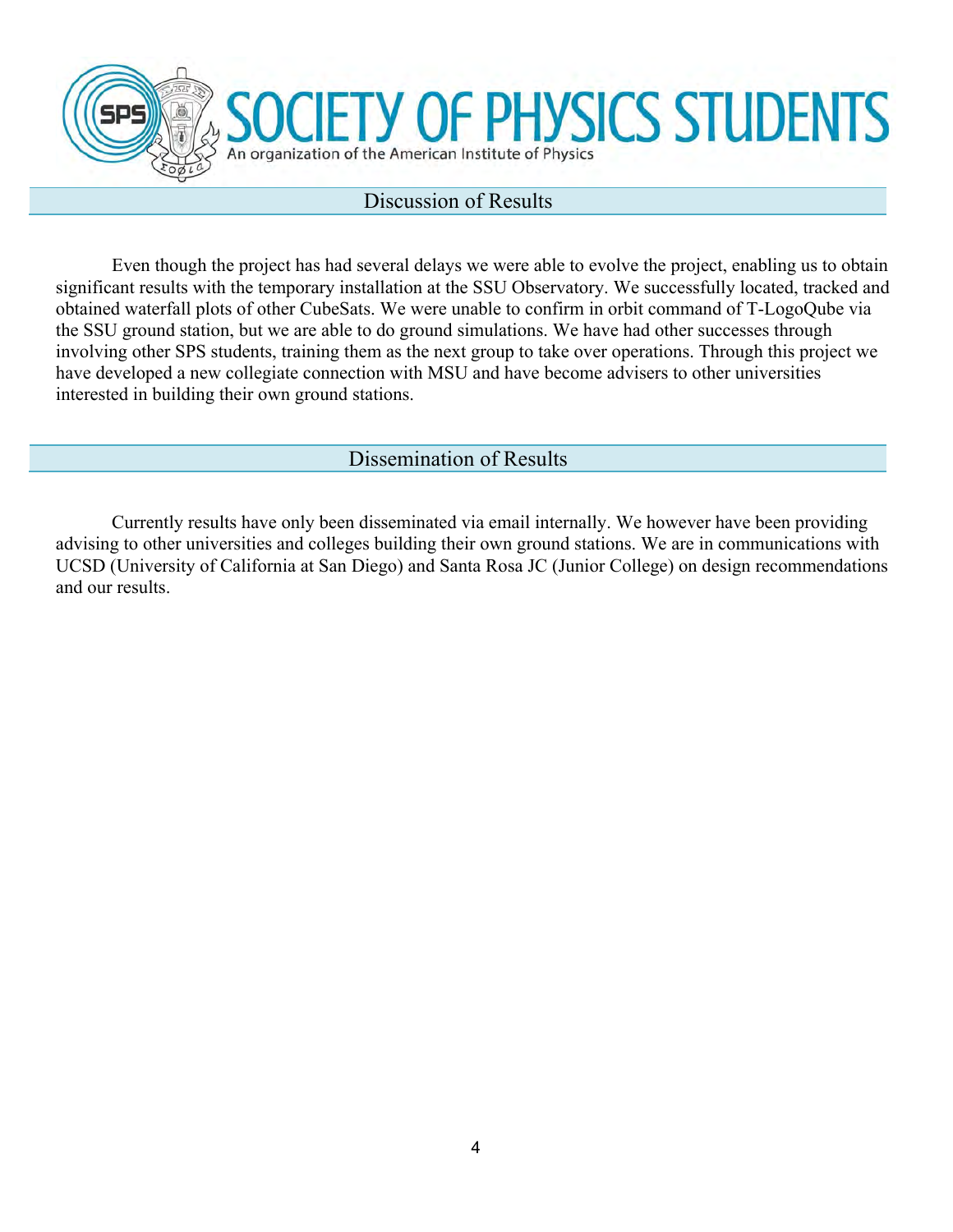

#### Impact Assessment:

#### How the Project Influenced your Chapter

The experience has been worthwhile, enabling our club members to learn how to handle a changing timeline and modifying designs to accommodate changes in the scope of a project. The challenge of obtaining a fixed location for the ground station was unexpectedly difficult. With the help from SSU Department of Physics and Astronomy and the School of Science and Technology we were able to resolve all issues and obtain a fixed location. One of the benefits of the project for the club is it has enabled us to recruit new members to our local SPS chapter. One member in specific is Michael Schwartz (physics sophomore) who has since been elected to an officer position.

#### Key Metrics and Reflection

| How many students from your SPS chapter were involved<br>in the research, and in what capacity?                                                                                                                                                                              | We had six students from our chapter working on<br>the proposal, who all are National Members;<br>Kevin Zack, Aaron Owen, Ben Cunningham,<br>Stephan Jackowski, Hunter Mills and Cody<br>Johnson.                                                                                                                                                        |
|------------------------------------------------------------------------------------------------------------------------------------------------------------------------------------------------------------------------------------------------------------------------------|----------------------------------------------------------------------------------------------------------------------------------------------------------------------------------------------------------------------------------------------------------------------------------------------------------------------------------------------------------|
|                                                                                                                                                                                                                                                                              | We had two students from the local chapter<br>working on the temporary ground station. Both are<br>national members, Aaron Owen and Aman Gill.                                                                                                                                                                                                           |
|                                                                                                                                                                                                                                                                              | We currently have four students from our local<br>chapter working on the final implementation. Two<br>of the students are national members. Aaron<br>Owen, Michael Schwartz, Tyler Whitmarsh and<br>Nicola Peyko.                                                                                                                                        |
| Was the amount of money you received from SPS<br>sufficient to carry out the activities outlined in your<br>proposal?<br>Could you have used additional funding? If yes, how<br>much would you have liked? How would the additional<br>funding have augmented your activity? | The amount of money received was not sufficient<br>because of the necessary design changes. These<br>changes shifted the priorities on what components<br>of the ground station the funds were used to<br>obtain. We were then able to get the additional<br>funds donated from the department plus hardware<br>donations to make up for the short fall. |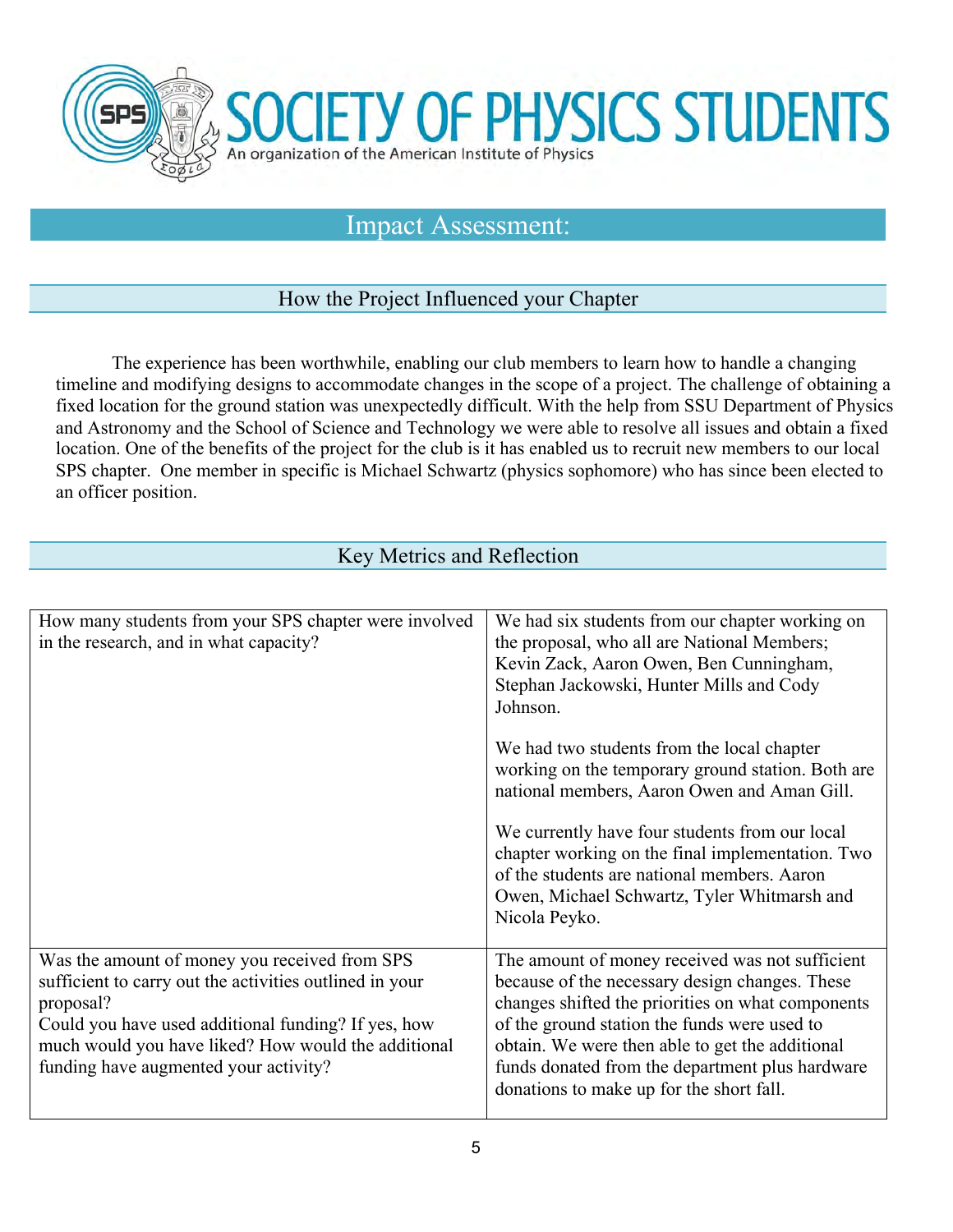

# SOCIETY OF PHYSICS STUDENTS

| Do you anticipate continuing or expanding on this<br>research project in the future? If yes, please explain. | The system will be expanding by adding or<br>upgrading antennas to improve receiving<br>sensitivity and making the system more capable.<br>We have plans to upgrade the transmit capabilities.<br>In addition, we plan to collaborate and take data<br>for other universities. |
|--------------------------------------------------------------------------------------------------------------|--------------------------------------------------------------------------------------------------------------------------------------------------------------------------------------------------------------------------------------------------------------------------------|
| If you were to do your project again, what would you do<br>differently?                                      | Have the installation location confirmed before<br>requesting funding or starting the implementation.                                                                                                                                                                          |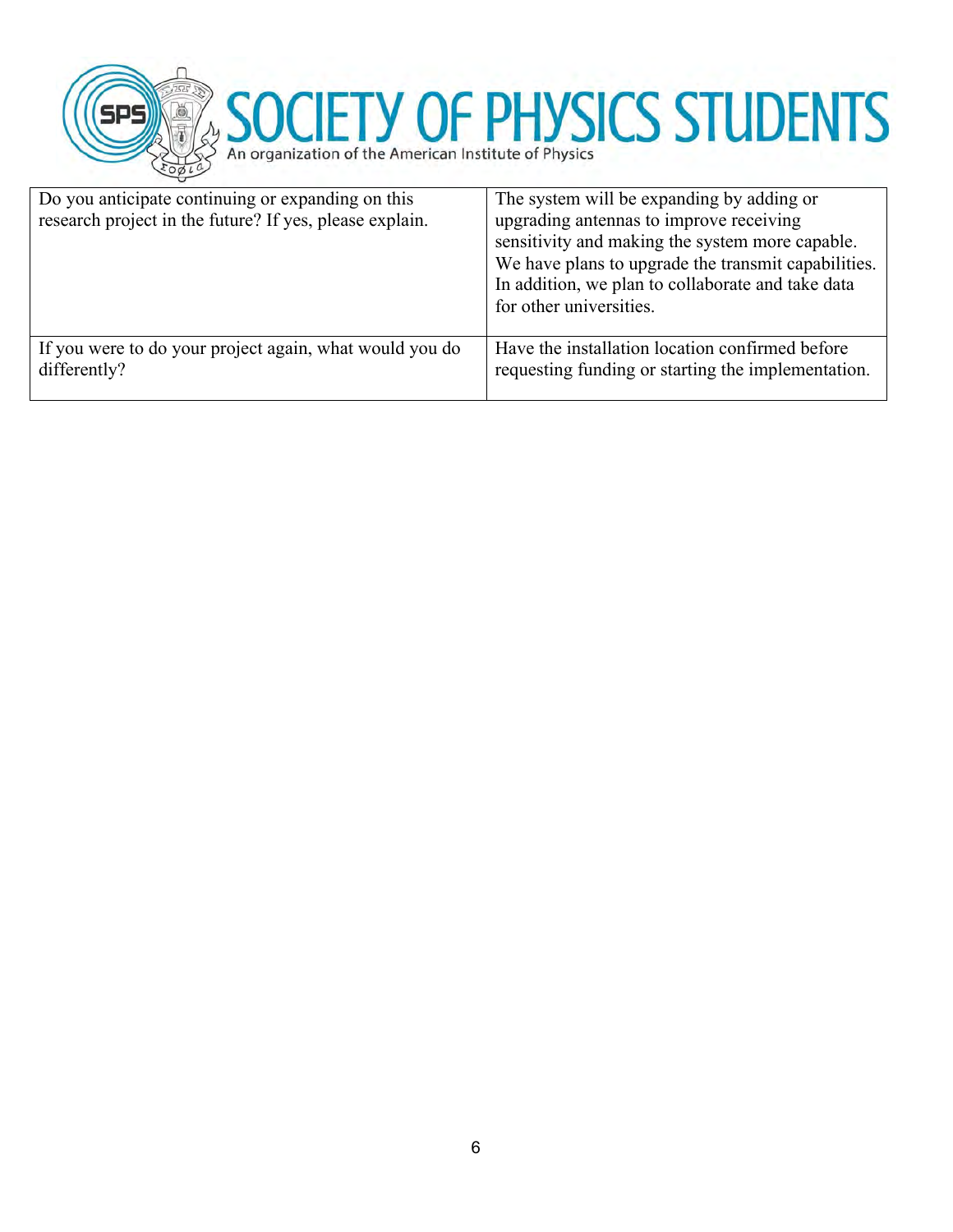

# Expenditures

### **Expenditure Table**

See Attached for project expenditures Items highlighted were funded by the grant.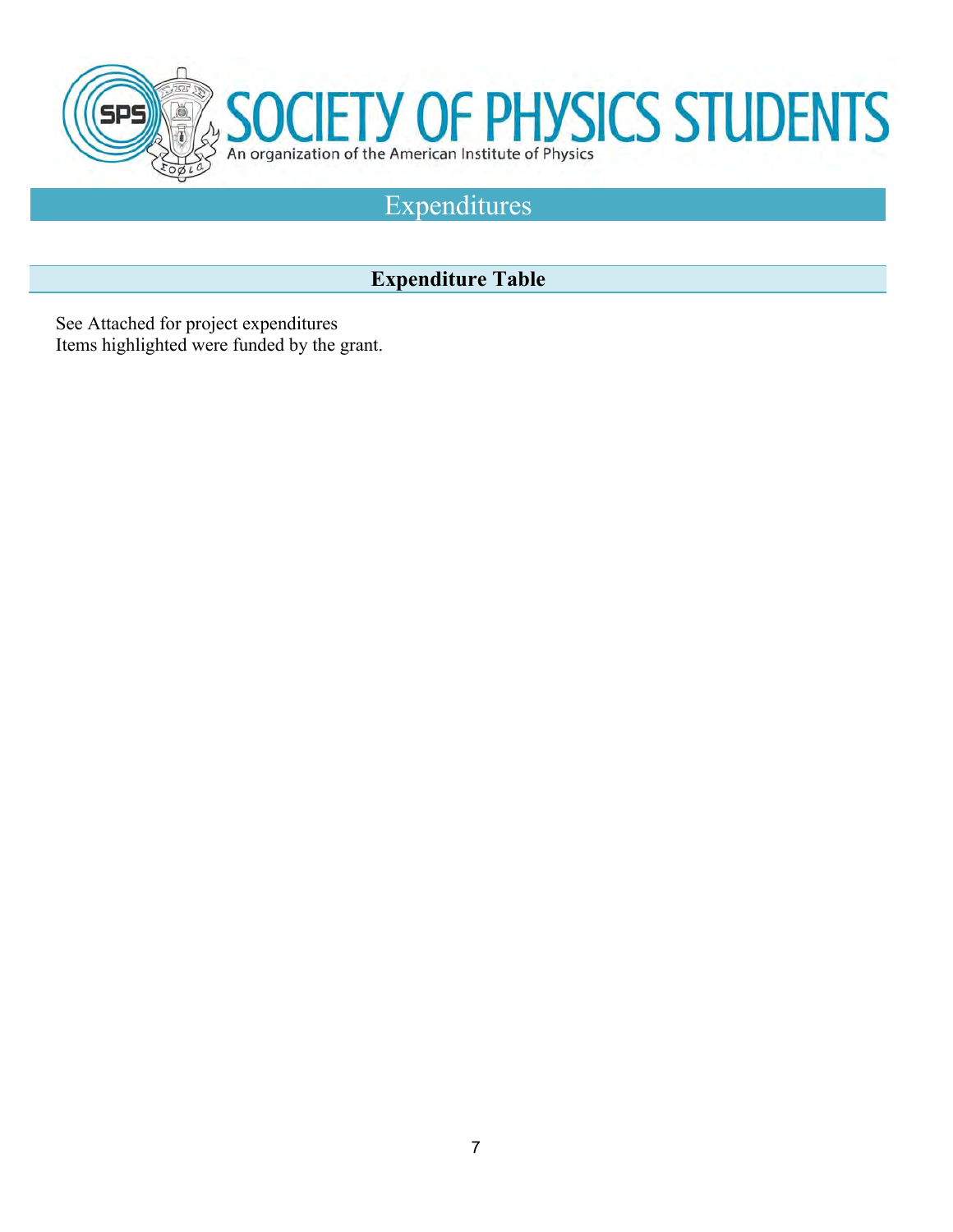

# SOCIETY OF PHYSICS STUDENTS

# Activity Photos

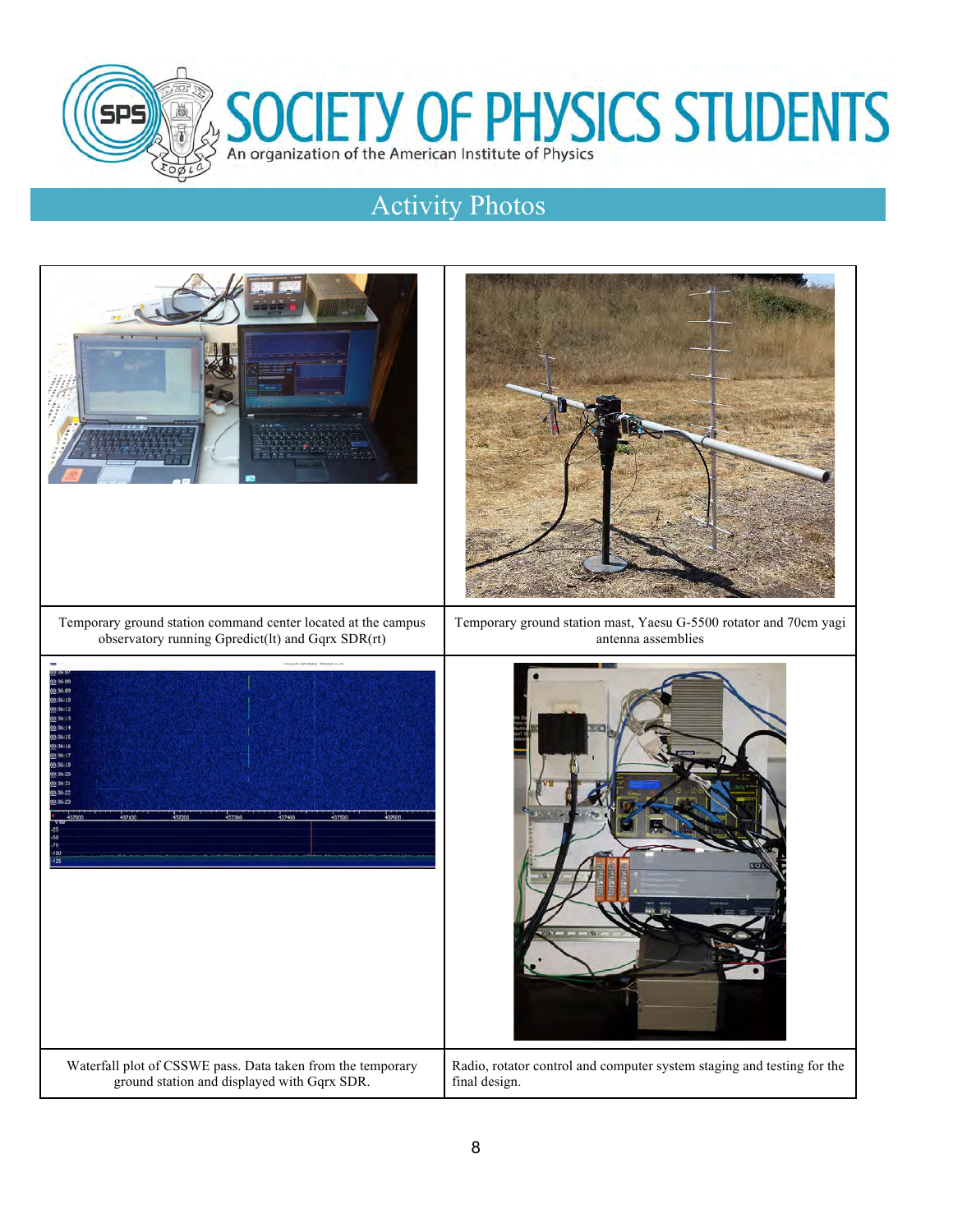

# SOCIETY OF PHYSICS STUDENTS